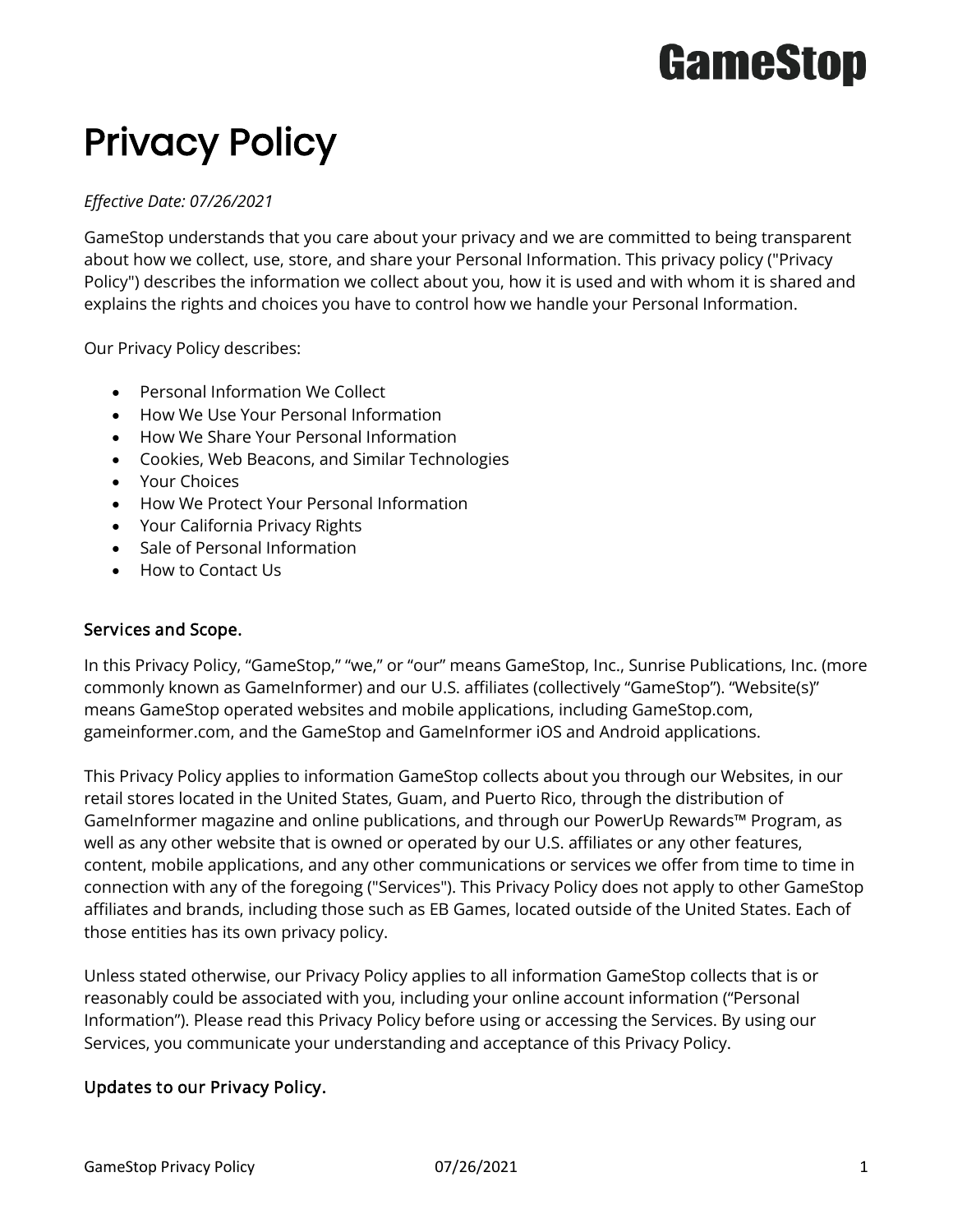

Our Privacy Policy may change from time to time. We will notify you of changes by posting a revised version of the Privacy Policy on this website and updating the "Effective Date" at the top of the Privacy Policy. You should check this website periodically for updates. If we make material changes to the Privacy Policy, then we will provide notice through our Services or by other means, as legally required You acknowledge that your continued use of our Services after we publish or send a notice about our changes to this Privacy Policy means that the collection, use and sharing of your Personal Information is subject to the updated Privacy Policy. If you object to any changes, you may close your account and discontinue use of the applicable Services.

## Personal Information We Collect

### Information You Provide to Us:

We receive and store any information you enter on our Websites or provide or use in connection with our Services. You can choose not to provide certain information, but this will limit your ability to purchase products offered on the Websites, or to take advantage of some features, promotions, or other Services.

- Contact and Registration Information: Such as your name, contact information, email address, username and password.
- Transaction Information: Such as your purchase history, payment card information, billing and shipping addresses, and other information related to your transaction.
- Website Interactions: Information about your product searches, wish lists, gift, lists, or alerts or notifications that you choose to create on our Websites.
- Questionnaires, surveys, or contests: Information you provide when participating in competitions, surveys, or contests that GameStop may run from time to time.
- Interactions with GameStop Associates: Communications and requests to GameStop associates.
- Content you post to our Websites: Comments or products reviews that you post to our Websites, forums, and discussion areas.
- Other information you provide: Such as photos or avatars that you upload to your online profiles.

### Information We Collect Automatically:

We and our affiliates, service providers, and select businesses with whom we have marketing relationships, may use technologies such as cookies, beacons, tags, and scripts, to analyze trends, administer our Websites and improve functionality, and to gather general demographic information about our user base as a whole. Such information may include:

- Device Information: including your IP address, browser information, device type, and device IDs.
- Usage information: Browsing behavior on our Websites, such as URL information, clickstream information, and date/time stamps.
- Location Information: GPS, Wi-Fi, and Bluetooth information collected from mobile devices as you move through or near our stores.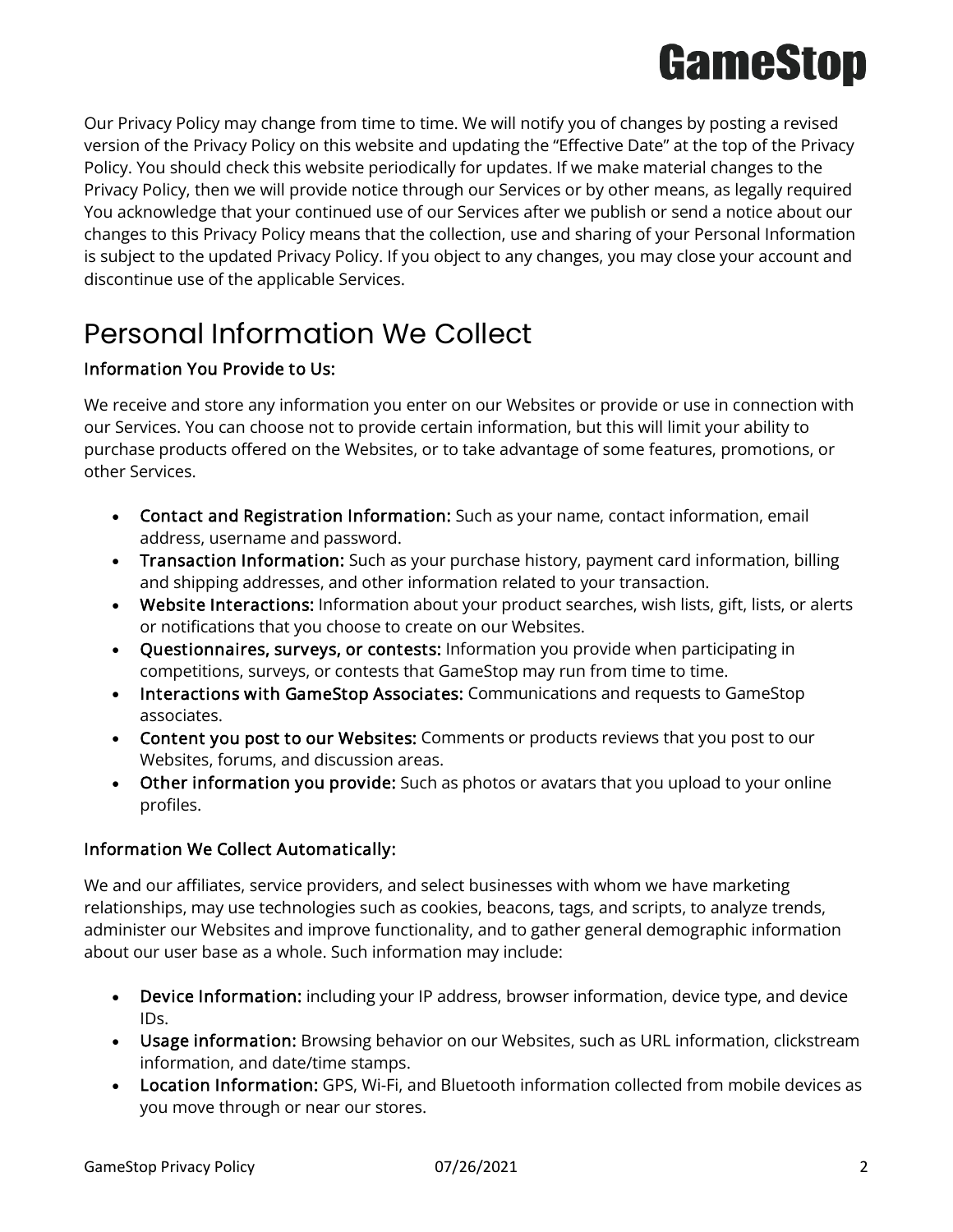### Information from Other Sources:

We may combine information we receive about you from other sources with your account information or other information we maintain about you. For example, if we receive a list of subscribers to a gaming publication, and we note that you are a subscriber, we may include that information in the account information that we store about you. Other examples of information we receive from other sources include updated delivery and address information from our carriers or other third parties, which we may use to correct our records; account information, purchase or redemption information, and page-view information from business partners who operate their own websites or for which we provide any services; search term and search result information from searches conducted through the Websites; and credit history information from credit bureaus, which we use to help prevent and detect fraud.

### How We Use Your Personal Information

We use your Personal Information to provide, support, personalize and develop our Services. In particular, we may use your Personal Information:

- To Provide Our Services:
	- $\circ$  provide products and services that you request;
	- o enable subscription services or activations;
	- o facilitate contest participation and to provide rewards or gifts as part of surveys or questionnaires, where applicable.

### • To Market and Advertise to You:

- $\circ$  send you email updates, newsletters, promotions, surveys, and direct mailings;
- o manage your participation in events and sweepstakes;
- o communicate with you about our products and services;
- o publish customer testimonials or photos;
- $\circ$  analyze our marketing strategies and trends regarding your use of our website or social media channels;
- o improve the effectiveness of our marketing campaigns; and/or
- $\circ$  to send follow-up communications thanking you for your business or inquiring as to your satisfaction.
- $\circ$  -if you are in or near one of our stores, we may send you messages through our applications that may welcome you to the store, show you eligible promotions, including those tailored to your location.
- $\circ$  Through the use of our application, store associates will be advised that you are in or near the store and given information to provide better guest service to you.

### • To Administer Our Brands:

- o register and manage your account;
- $\circ$  track the efficacy of our website and help us learn more about our visitors' and customers' shopping behavior; and/or
- $\circ$  improve our website experience, including for troubleshooting and maintenance purposes.
- To Secure our Services: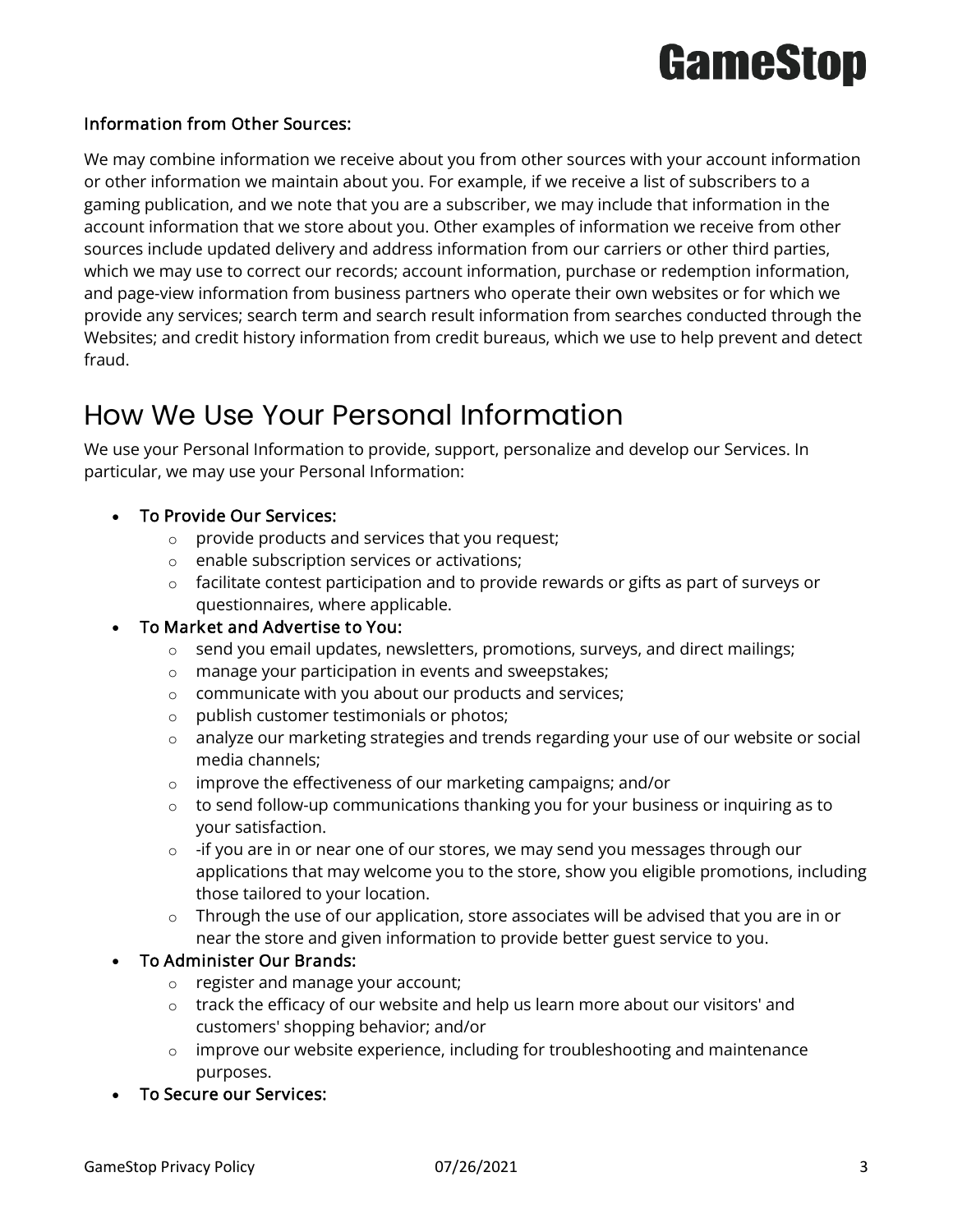

- $\circ$  protect against error, fraud, unauthorized transactions, claims and other liabilities;
- o manage exposure to risk from unauthorized users;
- o enforce the terms of use on our site; and/or
- $\circ$  comply with applicable legal mandates, our policies, or industry standards.
- To Provide Customer Service to You:
	- $\circ$  provide customer service when you need help and/or to improve customer experiences;
	- o provide status updates on your order;
	- o inform you about release date changes; and/or
	- $\circ$  provide you with more information about an order.
- For any other purpose not listed here, with your consent.

In addition to the above purposes, we may collect and summarize customer and visitor information in a non-personal, aggregate format for any purposes, including statistical or research.

### How We Share Your Personal Information

We may share information we collect with our business partners, advertising companies, and other third parties for the purposes described in this Privacy Policy. As explained in greater detail below, we may disclose certain categories of Personal Information with the types of entities set forth in this section for business purposes (as defined by applicable law) or as required by applicable law:

### Service Providers:

We may share your Personal Information with third parties to perform services on our behalf such as email distribution, sending marketing communications, servicing products, maintenance of your account, conducting research surveys, verifying and validating information that you have provided to us, delivering products, third-party advertising, perform ad measurement services and providing customer support services. Third parties will only have access to your Personal Information as reasonably necessary to perform these tasks on our behalf and are not permitted to disclose or use it for other purposes.

### GameStop Corporate Group:

GameStop may share Personal Information among our corporate parents, subsidiaries, affiliates or divisions for internal business purposes in accordance with this Privacy Policy. To learn more about our corporate group, please visit [news.gamestop.com/about-gamestop.](http://news.gamestop.com/about-gamestop)

### Tournaments:

If you register for tournaments through GameStop, we may share your Personal Information with the tournament host, and they may use it for internal tracking and analytics. For instance, if you give us your Xbox Live Gamertag for a Microsoft tournament, Microsoft will use that information for internal research or other purposes.

### Affiliates and Marketing Partners: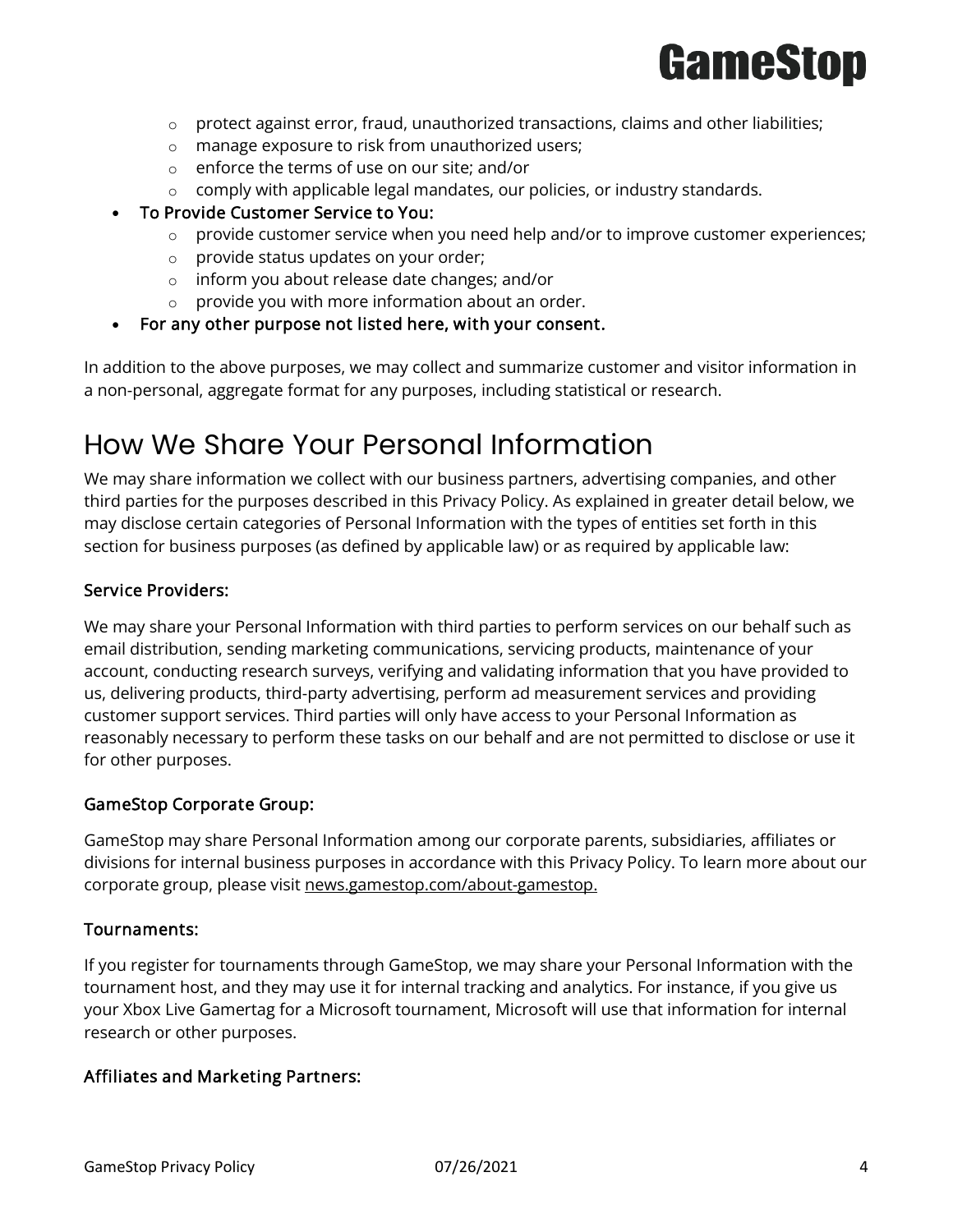

We may use the information that you provide us, or that we collect about you, in connection with the promotion of our products and services and those of our affiliates, including by sending or providing you with offers or promotional information. If you accept an offer from one of our third-party marketing partners, we may share your contact information with them.

### Affiliate Programs:

We offer an affiliate program through a third-party affiliate manager. This program allows other websites to earn money by directing people (through links) to our Website. If you sign up as an affiliate, your Personal Information (such as website address and related information, email address, mailing and payment addresses, and contact information) is sent to the third-party affiliate manager who activates your affiliate status and pays you based on the sales you generate for our Websites. You may apply for this program using an Affiliate Program application.

### Links to Third Parties:

Links to third-party websites are provided as a convenience to you. Once you leave our website, we neither control nor have responsibility for third-party sites, their content, or their privacy practices. We encourage you to read the terms and conditions and privacy policy of each third-party service that you access or utilize. Some of our pages utilize framing techniques to serve content from our partners while preserving the look and feel of our website. Please be aware that you are providing your Personal Information to these third parties and not to one of our websites.

### Sale or Transfer of Business or Assets:

Your Personal Information may be transferred or disclosed to a purchaser or prospective purchaser in the event of a sale, assignment, or other transfer of all or a portion of our business or assets.

### Legal Disclosure:

We may disclose information about you when required by law, subpoena, or other legal process or if we have a good faith belief that disclosure is reasonably necessary to (1) investigate, prevent, or take action regarding suspected or actual illegal activities or to assist government enforcement agencies; (2) enforce our agreements with you, (3) investigate and defend ourselves against any third-party claims or allegations; (4) protect your rights or safety or that of others, or to protect the security or integrity of our Service.

### Third-Party Advertising:

Advertisements that appear on our website are sometimes served directly to users by third-party advertisers with which we have agreements. They automatically receive your IP address when this happens. These third-party advertisers may also place cookies on your computer or use other technologies such as JavaScript and "web beacons" (also known as "1x1 gifs" or "clear gifs") to measure the effectiveness of their ads and to personalize advertising content. Doing this allows the advertising network to recognize your computer each time they send you an advertisement in order to measure the effectiveness of their ads and to personalize advertising content. In this way, they may compile information about where individuals using your computer or browser saw their advertisements and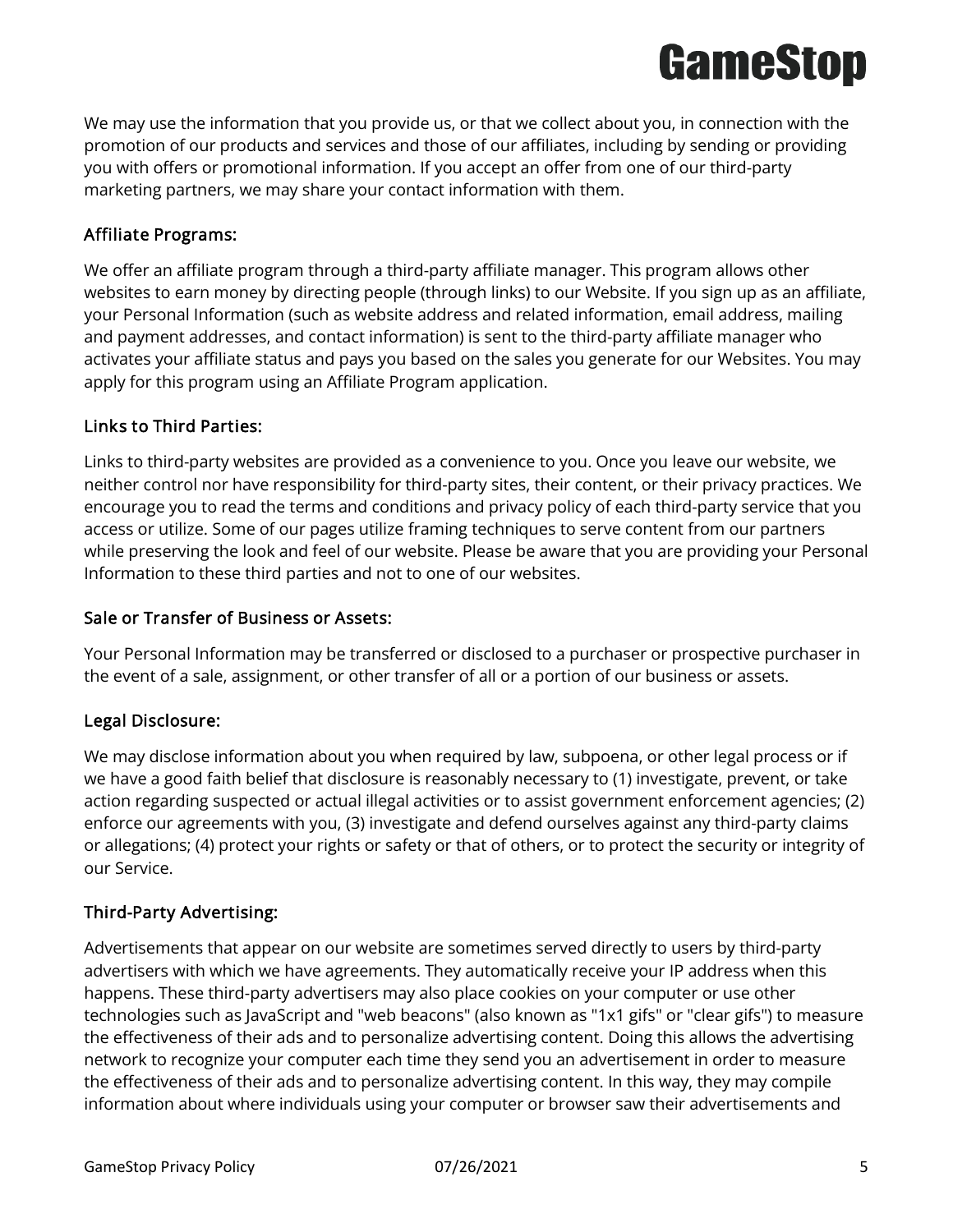determine which advertisements are clicked. Third-Party Advertisers may also serve advertisements to you on other websites, based on their tracking of what content you looked at or interacted with on our Websites. We do not have control over how these third-party advertisers use information from these technologies, and that activity is not governed by this Privacy Policy.

We use third-party advertising companies to serve ads when you visit our Website. These companies may use information about your visits to this and other Websites in order to provide advertisements about goods and services of interest to you. If you would like more information about this practice and to know your choices about not having this information used by these companies, please see: [https://www.networkadvertising.org/managing/opt\\_out.asp](https://www.networkadvertising.org/managing/opt_out.asp)

If you have provided our app or other apps with access to your location, our mobile advertising partners may use your location to target advertisements to you. You can use the location features on your device to disable this targeting.

## Cookies, Web Beacons, and Similar Technologies

In addition to the third party uses of cookies described above, we may use cookies and similar technologies (e.g. web beacons, pixels, ad tags and device identifiers) to recognize you and/or your device(s) on, off and across different Services and devices. For detailed information on the cookies we use, the purposes for which we use them, and how to disable them, see below.

### Cookies:

We automatically collect information through the use of cookies. Cookies are small text files stored by your Web browser. Cookies allow us to identify and authenticate visitors, track aggregate behavior, and enable important site features (such as storing items placed in your shopping cart between visits). For instance, we or authorized third parties may use cookies to help maintain to help maintain the integrity of video statistics, prevent fraud and to improve the site experience.

We use both session ID cookies and persistent cookies. A session ID cookie expires when you close your browser. We use session cookies to maintain your shopping state as you browse through the site. A persistent cookie remains on your hard drive for an extended period of time. We use persistent cookies to maintain your login information so that your cart and login remain available when you return to the site. We also contract with analytics services and third-party advertising companies to collect similar information for specific purposes. The use of cookies by our partners is not covered by this Privacy Policy.

Most browsers will tell you how to manage your cookies, often through the "help" area on your browser's toolbar. Because cookies allow you to have the benefit of our personalized features, we recommend that you leave them turned on. Disabling cookies for our Websites may impact their usability.

### Targeted Advertising: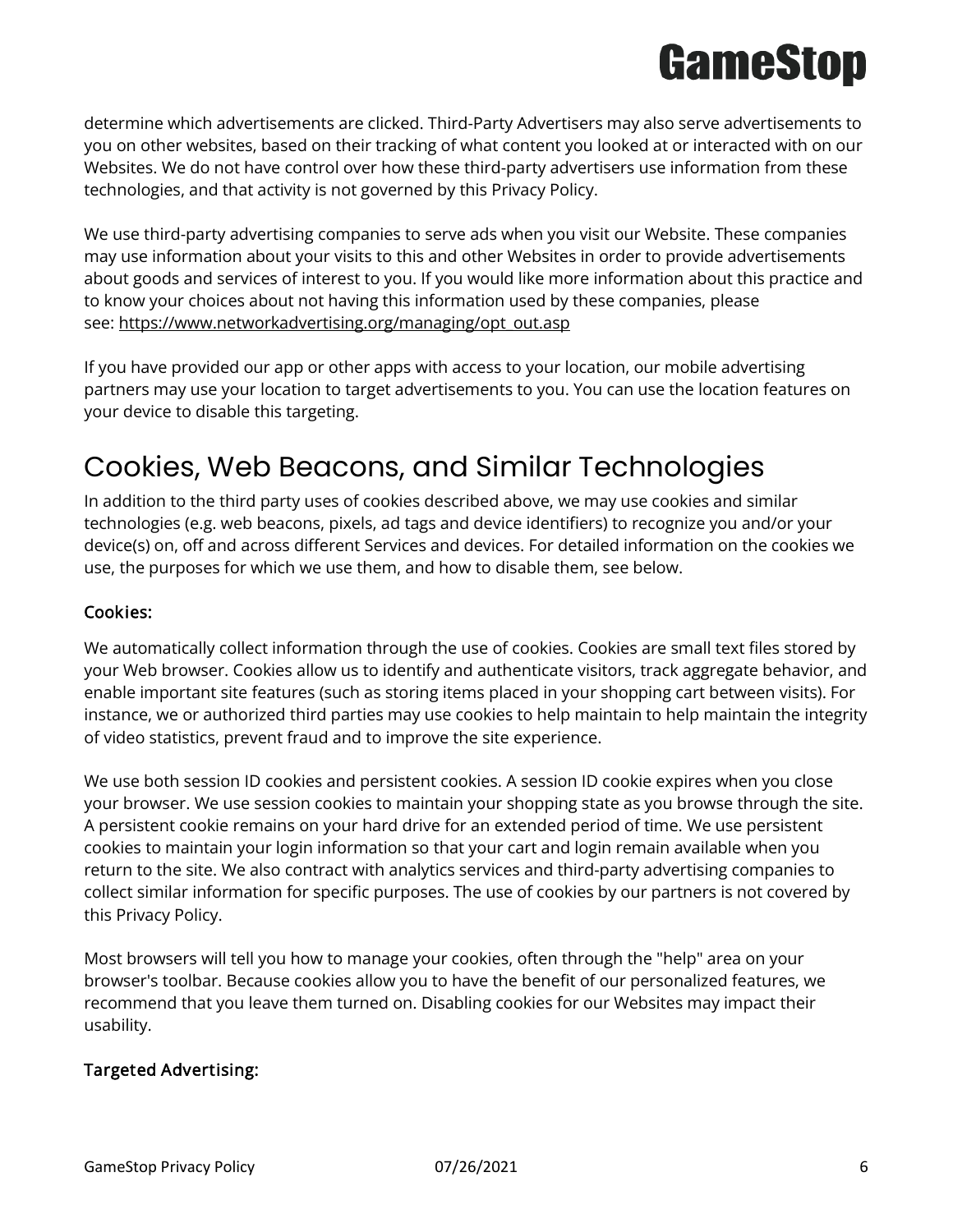Third-party advertising companies serve ads on our behalf across the Internet. They may collect information about your browsing activities through cookies on other sites, and then display targeted ads on various sites that you visit. If you wish to opt-out of interest-based ads, then you may do so [here.](https://optout.networkadvertising.org/#/) Please note this does not opt you out of being receiving ads, only targeted ones. To opt out of third-party advertising or analytics, please see section " How to Contact Us" below.

### Social Media:

Our Sites include social media features, such as the Facebook "Like" button and widgets, the "share this" widget, or interactive mini-programs that run on our site. These features may collect your IP address, which page you are visiting on our Site, and may set a cookie to enable the feature to function properly. Social media features and widgets are either hosted by a third party or hosted directly on our Sites. Your interactions with these features are governed by the privacy statement of the company providing it. We may post GameStop information on social media sites. Your comments and other reactions will be visible if you respond.

### Your Choices

### Accessing, Changing, and Modifying Your Account Information and Settings:

We provide many choices about the collection, use and sharing of your Personal Information:

- If you have registered for an account, you can access, review and manage many changes yourself via the customer Dashboard. Within the Dashboard, you can do things like update your profile information and change your communication preferences.
- If you have not registered for an account, or the information you are seeking is not available within the customer Dashboard, you can submit a request [here.](https://submit-irm.trustarc.com/services/validation/6e5e4be9-1778-46d4-b0e3-03a0e3a9153f) You may also contact us at the details in the "How to Contact Us" section of this Privacy Policy. You may opt out of receiving marketing emails from us at any time by clicking on the unsubscribe link in our emails. You will continue to receive service-related emails (e.g., order status). To opt out of direct mail, please submit your request [here](https://submit-irm.trustarc.com/services/validation/6e5e4be9-1778-46d4-b0e3-03a0e3a9153f) and include your postal address in the comments section.
- We may provide you the opportunity to participate in contests, sweepstakes, surveys and/or other promotions on our website. If you participate, we will request Personal Information from you.

### Right to Choose (Opt-Out):

You may choose not to provide information to us, and most Internet browsers offer some controls over the automatic collection of information from your computer. If you choose not to provide certain information, such as that required to make a purchase, then we may not be able to process your orders or inquiries. If we permit you to update any information that we store about you, we may keep a copy of the previous information for our records.

### Analytics: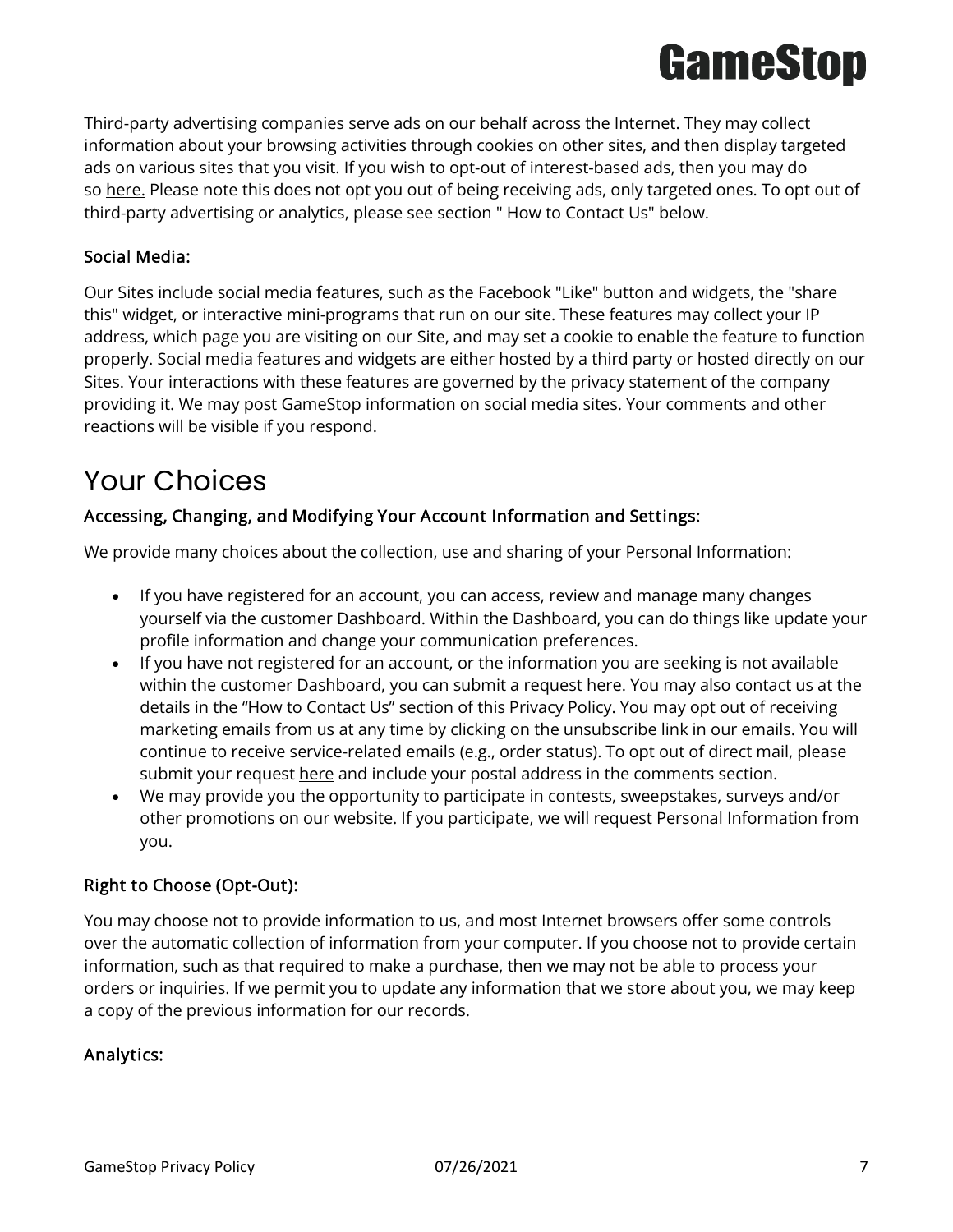

Analytics services, such as Google Analytics or Crazy Egg, provide services that analyze information regarding visits to our websites and mobile applications. They use cookies, web beacons, recorded interactions and other tracking mechanisms to collect this information. You may use your browser to control how your information is used. Additionally, you may opt-out of Google Analytics by following this [link,](https://tools.google.com/dlpage/gaoptout/) and you may opt-out of Adobe analytics by following this [link.](https://www.adobe.com/privacy/marketing-cloud.html#optout)

### Do Not Track:

Do Not Track ("DNT") is a privacy preference that users can set in certain web browsers. We are committed to providing you with meaningful choices about the information collected on our Services for third party purposes, and that is why we provide the variety of opt-out mechanisms listed above. However, we do not currently recognize or respond to browser-initiated DNT signals.

### Data Retention and Account Closure:

If you wish to close your account, we will keep some of your Personal Information after you close your account to comply with our legal obligations (including law enforcement requests), meet regulatory requirements, resolve disputes, maintain security, prevent fraud and abuse, enforce our Terms and Conditions, or fulfill your request to "unsubscribe" from further messages from us. We will retain deidentified information after your account has been closed but will destroy your Personal Information when it is no longer needed for the foregoing purposes.

### How We Protect Your Personal Information

### Security:

We implement reasonable, appropriate security safeguards designed to protect your Personal Information. However, no method or transmission over the internet or electronic system is completely secure, so there is no guarantee that data may not be accessed, disclosed, altered, or destroyed in connection with a breach of our physical, technical, organizational, or managerial safeguards.

### Choosing a Password:

When you register as a user and create an online account on our Website, you will be prompted to select a personal password. To maximize your level of protection, you should choose a strong and unique password. You are solely responsible for maintaining the secrecy of your password and any account information.

### Your California Privacy Rights

The California Consumer Privacy Act of 2018 ("CCPA") provides certain rights to residents of California. This section of the Privacy Notice applies if you are a natural person who is a resident of California ("California Consumer") and uses our Services. This notice supplements the information in the Privacy Policy. Certain terms used below have the meanings given to them in the CCPA.

The following sets forth the categories of information we collect and purposes for which we may use California Consumers' Personal Information: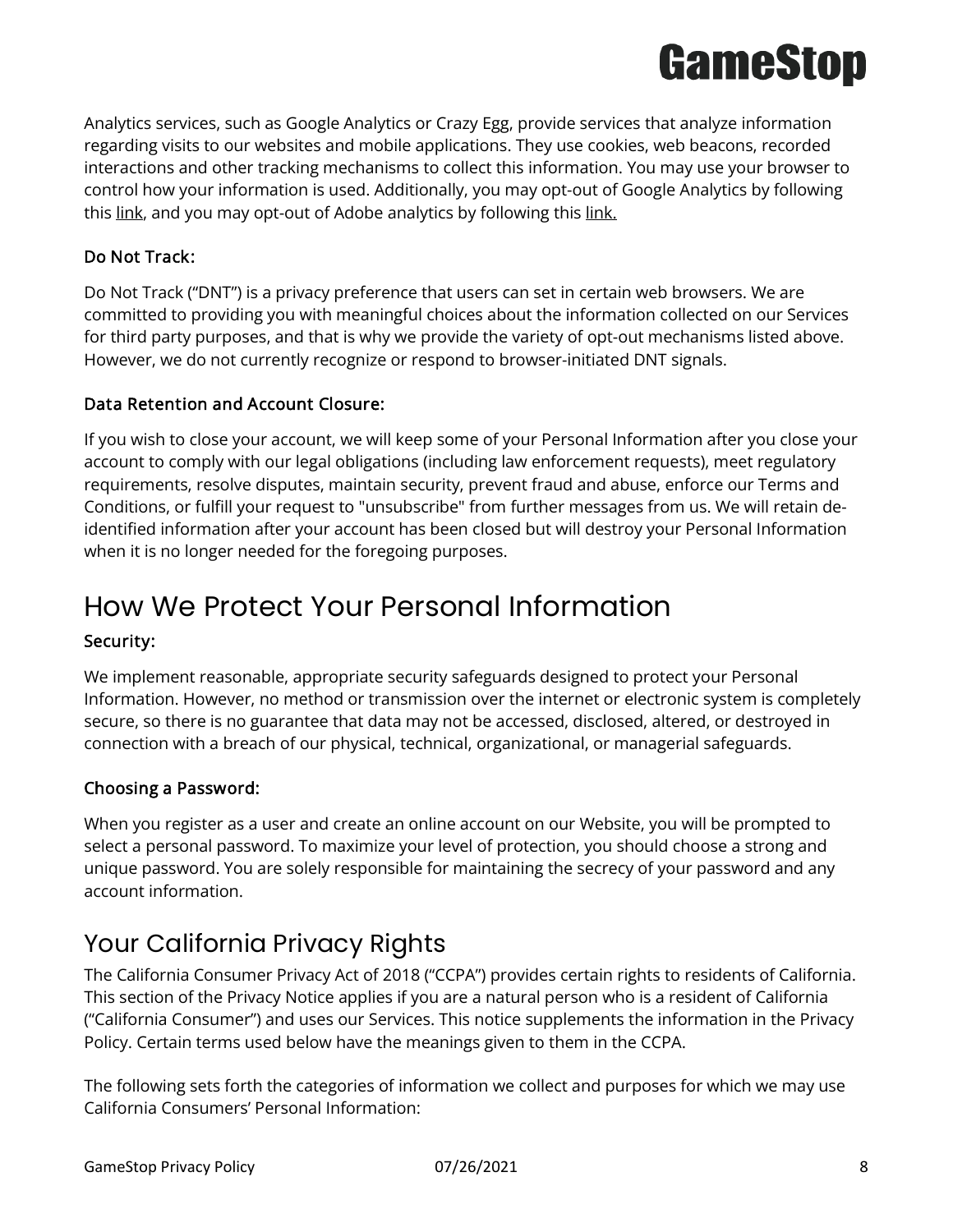### Categories of Personal Information We Collect About You:

Depending on how you interact with us, GameStop may collect categories of information about you as summarized in the table below. The following table also describes how we collect and use such categories of Personal Information. These categories of Personal Information are also shared with third parties as described in our main Privacy Policy.

| <b>Categories of information</b><br>collected                                                                                                                                                                            | <b>Purposes of use</b><br>(see "How We Use Your<br><b>Personal Information" above</b><br>for more details)                                                                                                                           | <b>Sources of Personal</b><br><b>Information</b>                                                                                                                                                                               |  |  |
|--------------------------------------------------------------------------------------------------------------------------------------------------------------------------------------------------------------------------|--------------------------------------------------------------------------------------------------------------------------------------------------------------------------------------------------------------------------------------|--------------------------------------------------------------------------------------------------------------------------------------------------------------------------------------------------------------------------------|--|--|
| <b>Identifiers and Contact or</b><br><b>Registration Information,</b><br>e.g., name, email address,<br>postal address, phone<br>number, wireless device<br>address, account<br>username or screen name,<br>and password. | <b>Providing Our Services</b><br>$\bullet$<br>Advertising and Marketing<br>$\bullet$<br>Administration<br>$\bullet$<br>Security<br>$\bullet$<br><b>Customer Service</b><br>$\bullet$<br>Activities<br>Legal Obligations<br>$\bullet$ | From you<br>$\bullet$<br>Our affiliates<br>$\bullet$<br>Social media networks, in<br>accordance with your<br>privacy preferences on<br>such services<br>Data Brokers<br>$\bullet$                                              |  |  |
| <b>Protected Class</b><br>Information,<br>e.g., gender, race, marital<br>status<br>(Demographic<br>information)                                                                                                          | <b>Providing Direct Services</b><br>$\bullet$<br>Advertising and<br>Marketing<br>Administration<br>Security<br><b>Customer Service</b><br>Activities<br>Legal Obligations                                                            | From you<br>$\bullet$                                                                                                                                                                                                          |  |  |
| Health, Biometric, or<br>Sensory-Related data,<br>e.g., physical characteristics<br>or description, audio or<br>visual information, or<br>medical information                                                            | <b>Providing Direct Services</b><br>$\bullet$<br>Advertising and<br>Marketing<br>Administration<br>Security<br><b>Customer Service</b><br><b>Activities</b><br>Legal Obligations                                                     | From you when you<br>$\bullet$<br>upload a photo to our<br>Websites<br>When you visit our<br>$\bullet$<br>stores.<br>Social media networks, in<br>$\bullet$<br>accordance with your<br>privacy preferences on<br>such services |  |  |
| <b>Financial Information,</b><br>e.g., credit or debit card<br>number, verification<br>number, and expiration<br>date.                                                                                                   | <b>Providing Direct Services</b><br>Administration<br>$\bullet$<br>Security<br><b>Customer Service</b><br>Activities<br>Legal Obligations                                                                                            | From you<br>$\bullet$<br>Third party payment<br>$\bullet$<br>processors<br>Third party fraud<br>prevention service<br>proviers                                                                                                 |  |  |
| <b>Commercial Information,</b><br>e.g., delivery information<br>and information about                                                                                                                                    | <b>Providing Direct Services</b><br>Advertising and<br>Marketing                                                                                                                                                                     | From you<br>$\bullet$<br>Our affiliates<br>$\bullet$                                                                                                                                                                           |  |  |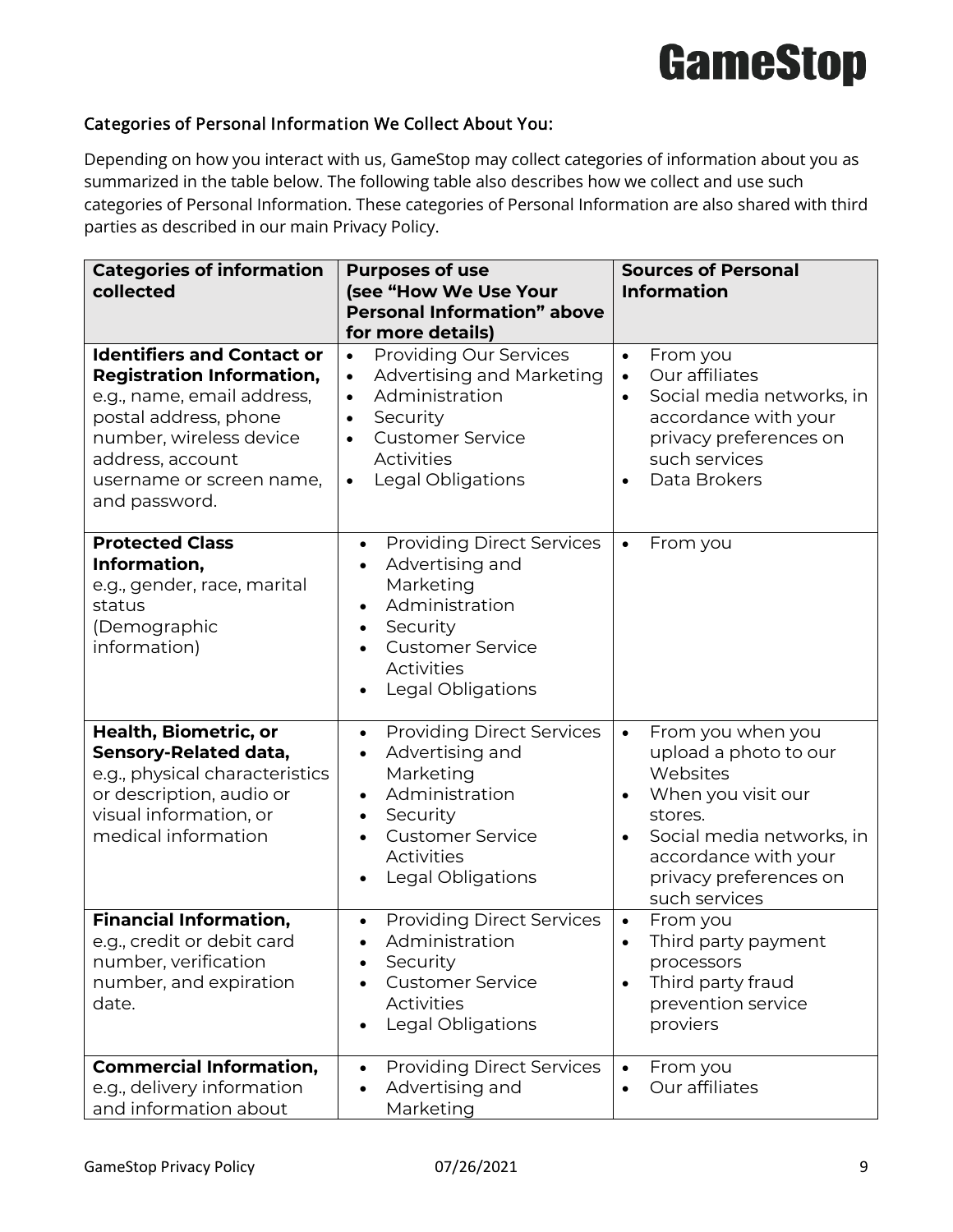| your transactions and<br>purchases with us                                                                                                                                                                                                                                                               | Administration<br>Security<br><b>Customer Service</b><br>Activities<br><b>Legal Obligations</b>                                                                                                                   |                                                                                                                                    |
|----------------------------------------------------------------------------------------------------------------------------------------------------------------------------------------------------------------------------------------------------------------------------------------------------------|-------------------------------------------------------------------------------------------------------------------------------------------------------------------------------------------------------------------|------------------------------------------------------------------------------------------------------------------------------------|
| User-generated content,<br>e.g., photos, videos, audio,<br>any information you<br>submit in public Business<br>forums or message boards,<br>and feedback or<br>testimonials you provide<br>about our Services                                                                                            | <b>Providing Direct Services</b><br>$\bullet$<br>Advertising and<br>Marketing<br>Administration<br>Security<br><b>Customer Service</b><br><b>Activities</b><br>Legal Obligations                                  | From you<br>$\bullet$<br>Social media networks, in<br>$\bullet$<br>accordance with your<br>privacy preferences on<br>such services |
| <b>Customer service</b><br>information,<br>e.g., questions and other<br>messages you address to<br>us directly through online<br>forms, by email, over the<br>phone, or by post;<br>summaries or voice<br>recordings of your<br>interactions with customer<br>care                                       | <b>Providing Direct Services</b><br>$\bullet$<br>Advertising and<br>Marketing<br>Administration<br>Security<br>$\bullet$<br><b>Customer Service</b><br><b>Activities</b><br>Legal Obligations                     | From you<br>$\bullet$                                                                                                              |
| <b>Device Information and</b><br><b>Device Identifiers,</b><br>e.g., IP address; browser<br>type and language;<br>operating system; platform<br>type; device type; software<br>and hardware attributes;<br>and unique device,<br>advertising, and app<br>identifiers                                     | <b>Providing Direct Services</b><br>$\bullet$<br>Advertising and<br>Marketing<br>Administration<br>Security<br><b>Customer Service</b><br>$\bullet$<br><b>Activities</b><br>Legal Obligations                     | Automatically from you<br>$\bullet$<br>Third party payment<br>$\bullet$<br>processors<br>Data Brokers<br>$\bullet$                 |
| <b>Internet Connection and</b><br>Usage Data,<br>e.g., information about files<br>you download, domain<br>names, landing pages,<br>browsing activity, content<br>or ads viewed and clicked,<br>dates and times of access,<br>pages viewed, forms you<br>complete or partially<br>complete, search terms, | <b>Providing Direct Services</b><br>$\bullet$<br>Advertising and<br>Marketing<br>Administration<br>$\bullet$<br>Security<br><b>Customer Service</b><br>Activities<br>Third Party Advertising<br>Legal Obligations | Automatically from you<br>$\bullet$                                                                                                |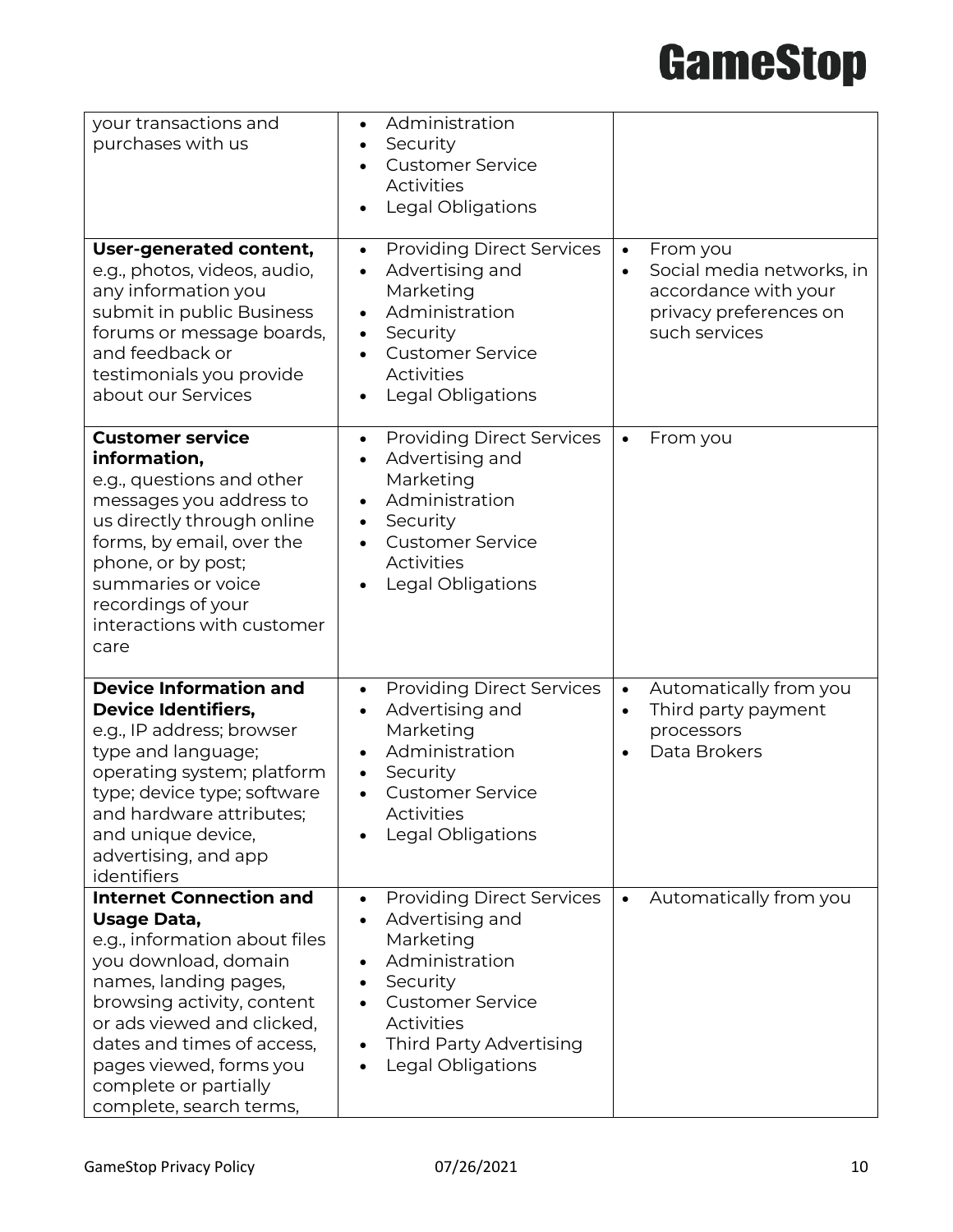| uploads or downloads,<br>whether you open an email<br>and your interaction with<br>email content, access<br>times, error logs, and other<br>similar information                                                                                                                                                     |                                                                                                                                                                                                                                       |                                                                                                                                                                                             |
|---------------------------------------------------------------------------------------------------------------------------------------------------------------------------------------------------------------------------------------------------------------------------------------------------------------------|---------------------------------------------------------------------------------------------------------------------------------------------------------------------------------------------------------------------------------------|---------------------------------------------------------------------------------------------------------------------------------------------------------------------------------------------|
| Geolocation,<br>e.g., city, state and ZIP code<br>associated with your IP<br>address or derived through<br>Wi-Fi triangulation; and,<br>with your permission in<br>accordance with your<br>mobile device settings,<br>precise geolocation<br>information from GPS-<br>based functionality on your<br>mobile devices | <b>Providing Direct Services</b><br>$\bullet$<br>Advertising and<br>$\bullet$<br>Marketing<br>Administration<br>Security<br>$\bullet$<br><b>Customer Service</b><br>Activities<br><b>Third Party Advertising</b><br>Legal Obligations | Automatically from you<br>$\bullet$<br>Third party payment<br>processors                                                                                                                    |
| <b>Other Information,</b><br>e.g., any other information<br>you choose to directly<br>provide to us in connection<br>with your use of the<br>Services.                                                                                                                                                              | <b>Providing Direct Services</b><br>$\bullet$<br>Advertising and<br>Marketing<br>Administration<br>$\bullet$<br>Security<br><b>Customer Service</b><br><b>Activities</b><br>Legal Obligations                                         | Social media networks,<br>$\bullet$<br>in accordance with your<br>privacy preferences on<br>such services<br>From you when you<br>participate in<br>questionnaires, surveys,<br>or contests |

### CCPA Consumer Privacy Rights:

Without being discriminated against for exercising these rights, California residents have the right to request that we disclose what Personal Information we collect from you, to delete that information, and to opt-out of the sale of your Personal Information, subject to certain restrictions. You also have the right to designate an agent to exercise these rights on your behalf. This section describes how to exercise those rights and our process for handling those requests. To the extent permitted by applicable law, we may charge a reasonable fee to comply with your request.

### Right to Request Access to Your Personal Information:

California residents have the right to request that we disclose what categories of your Personal Information that we collect, use, or sell. You may also request the specific pieces of Personal Information that we have collected from you. However, we may withhold some Personal Information where the risk to you or our business is too great to disclose the information.

### Right to Request Deletion of Your Personal Information: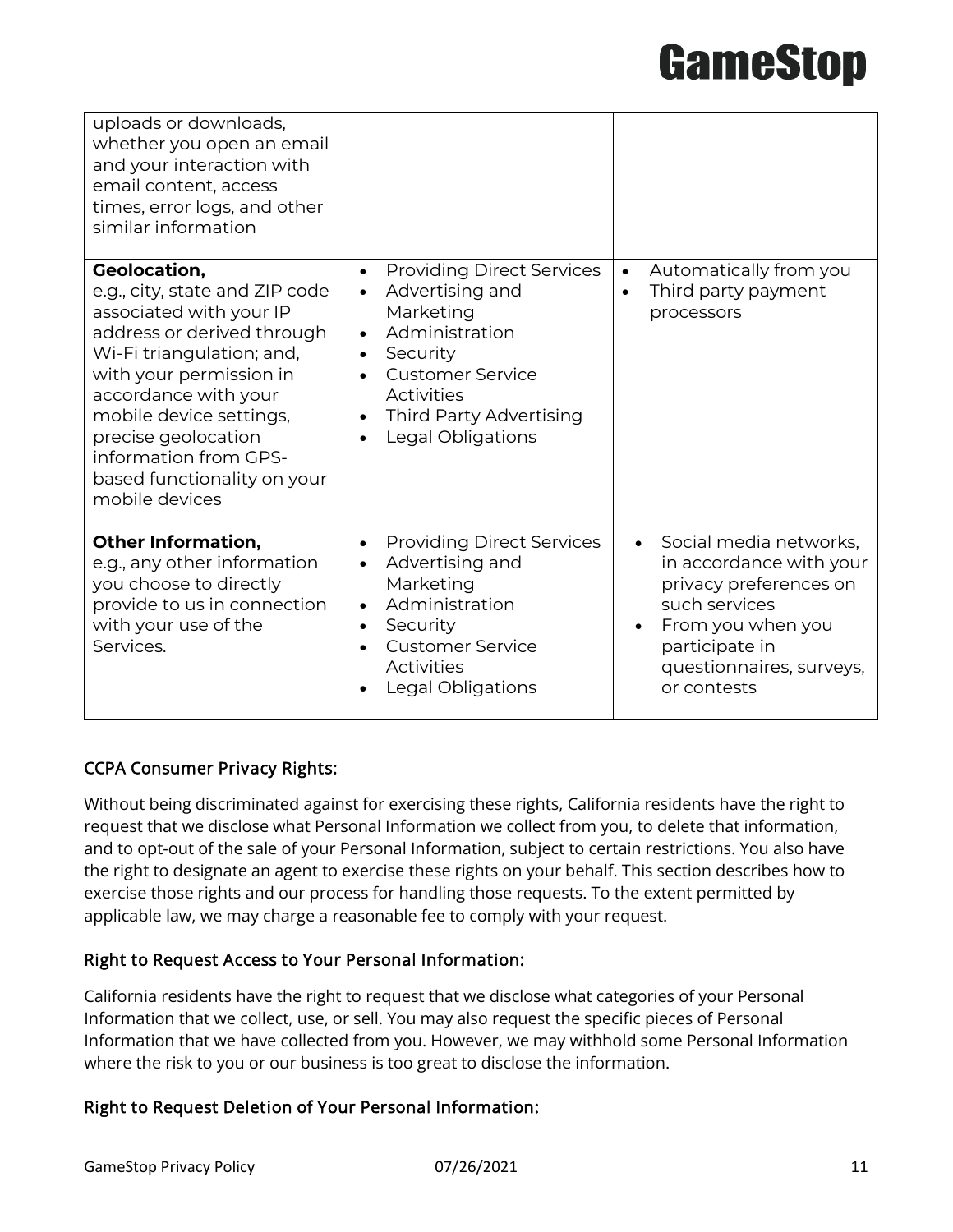

You may also request that we delete any Personal Information that we have collected from you. However, we may retain Personal Information necessary to (a) protect our business, systems, and users from fraudulent activity, (b) to address technical issues that impair existing functionality, (c) ensure that we or others can exercise their free speech or other rights, (d) comply with law enforcement requests pursuant to lawful process, (e) for our own internal purposes reasonably related to your relationship with us, or to comply with legal obligations. Additionally, we need certain types of information so that we can provide our Services to you. If you ask us to delete it, you may no longer be able to access or use our Services.

### How to Exercise Your Access and Deletion Rights:

California residents may exercise their California privacy rights by submitting your request to the following [link](https://submit-irm.trustarc.com/services/validation/6e5e4be9-1778-46d4-b0e3-03a0e3a9153f) or contacting us via one of the methods in the "How to Contact Us" section.



### Right to Nondiscrimination:

We will not deny, charge different prices for, or provide a different level of quality of goods or services if you choose to exercise these rights.

### Authorized Agents:

You may designate an agent to make requests to exercise your rights under CCPA as described above. We will take steps both to verify the identity of the person seeking to exercise their rights as listed above, and to verify that your agent has been authorized to make a request on your behalf through providing us with a signed written authorization or a copy of a power of attorney.

### Verifying Requests:

For security purposes, we will verify your identity – in part by verifying your email account or requesting certain information from you - when you request to exercise your California privacy rights. Once we have verified your identity (and your agent, as applicable), we will respond to your request as appropriate. We may not disclose government ID or financial account number as such disclosure may create an unreasonable risk to your Personal Information, your account with us, or our business systems. To the extent permitted by applicable law, we may charge a reasonable fee to comply with your request.

### CCPA Metrics 2020:

|  | Received Fulfilled |  |  | Mean<br>Denied Duration<br>(days) |
|--|--------------------|--|--|-----------------------------------|
|--|--------------------|--|--|-----------------------------------|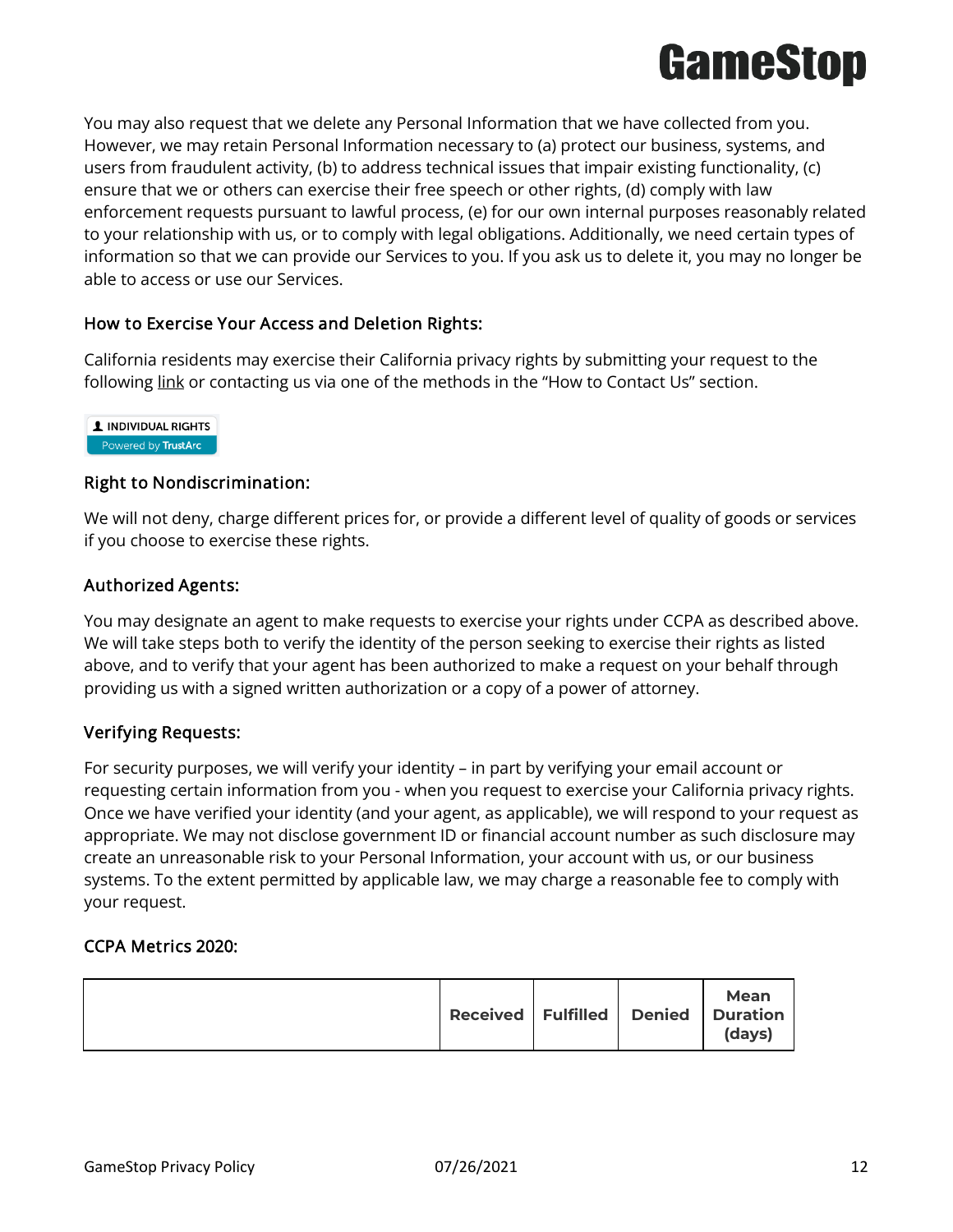| Requests to <b>know</b> that the business<br>received, complied with in whole or in part,<br>and denied    | 12   | 6    | 43 |
|------------------------------------------------------------------------------------------------------------|------|------|----|
| Requests to <b>delete</b> that the business<br>received, complied with in whole or in part,<br>and denied  | 106  | 84   | 26 |
| Requests to <b>opt-out</b> that the business<br>received, complied with in whole or in part,<br>and denied | 1576 | 1304 | 6  |

### Sale of Personal Information

### Right to Opt-out of the Sale of Your Personal Information:

We do not sell your personal information in exchange for money. We may allow certain third parties (such as certain advertising partners) to collect your personal information via automated technologies on GameStop websites and applications in exchange for non-monetary consideration (such as an enhanced ability to serve you content and advertisements that may be of interest to you). California law defines sale broadly. Depending on the product/services you use and how you use them, we may have sold (as defined under the CCPA) the following categories of information about you in the last 12 months to categories of third parties such as data analytics providers and advertising networks:

- Connection and Usage Data
- Device Identifiers
- Geolocation Information

If you are a California resident and would like to opt out of the sale of your information you may do so by clicking [here,](https://www.gamestop.com/PrivacyPolicy.html) or the "Cookie Preferences" link at the bottom of the webpage. When you opt-out we will place a cookie on your device to identify and register your preference. This only applies to the browser you were using and only for the device you were using at the time you registered your preference. If you access GameStop websites from other browsers or devices you will also need to make this selection on each browser and device. If you clear cookies on your browser after opt-out, your browser will no longer remember your preference, and you will need to reset your preference.

If you turn on the Global Privacy Control (GPC) in participating browser systems to opt out of the sale of your personal information in your browser and we receive that signal from the GPC, we will honor your setting for that browser. You will need to turn this on for each browser you use. To learn more about the GPC, visit the **[Global Privacy Control](http://www.globalprivacycontrol.org/)** website

For our mobile application, go to the "Do Not Sell My Personal Information" page in the About/Feedback menu.

### Minor's Opt-In to Sale: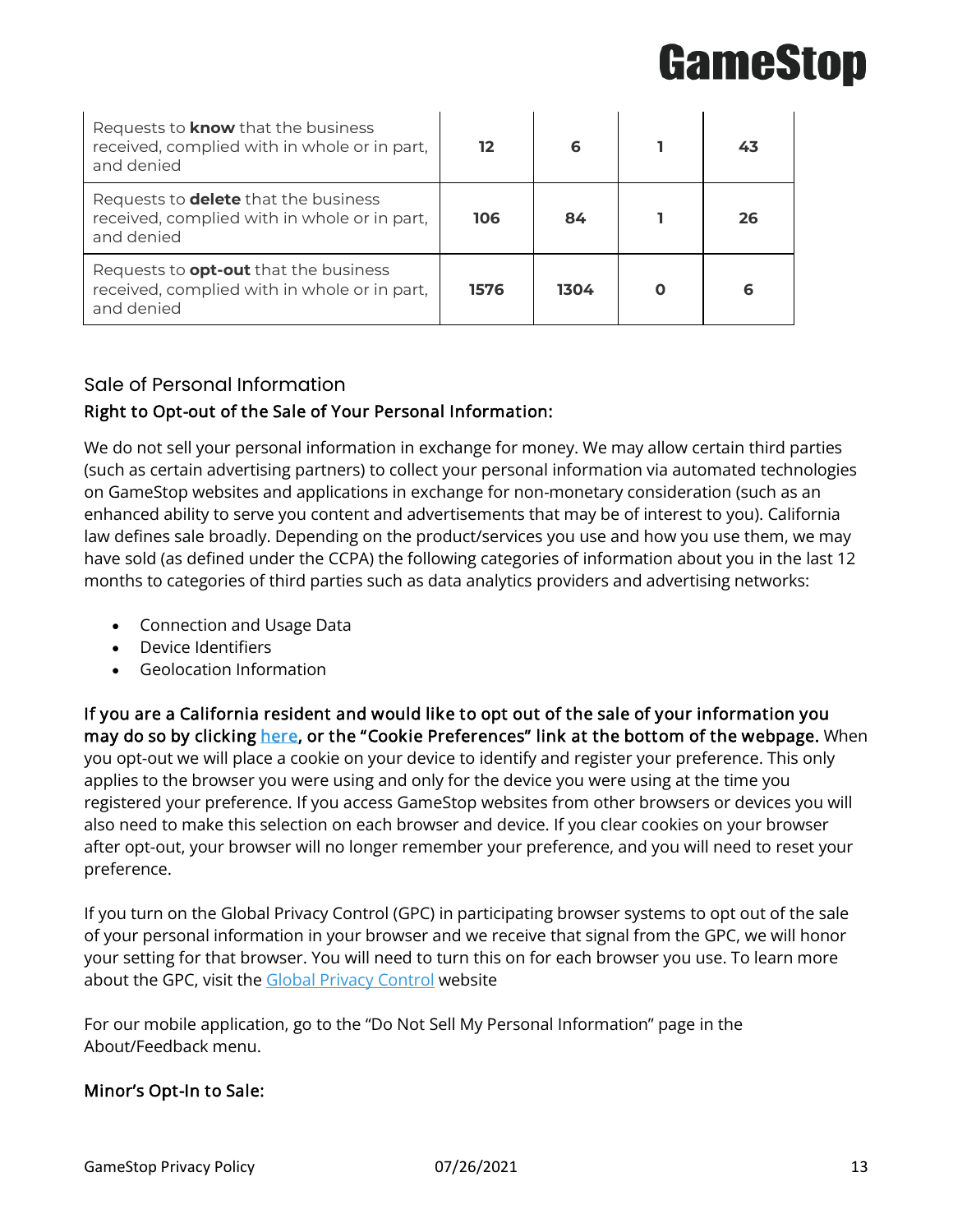

We do not knowingly collect or sell Personal Information from minors under 16 years of age. To the extent we have actual knowledge that we have collected Personal Information from an individual between the ages of 13 and 15, we will not sell that information without obtaining consent.

## Other California Rights

### Shine the Light Disclosure:

The California "Shine the Light" law gives residents of California the right under certain circumstances to request information from us regarding the manner in which we share certain categories of Personal Information (as defined in the Shine the Light law) with third parties for their direct marketing purposes. We do not share your Personal Information with third parties for their own direct marketing purposes.

### Right to Remove Posted Information - (California Minors):

If you are under 18 years of age, reside in California, and have a registered account with GameStop or the PowerUp Rewards™ Program, you have the right to request removal of unwanted information that you publicly post on the GameStop Websites. To request removal of such information, you can contact us using the methods outlined in the "How to Contact Us" Section. Upon receiving such a request, GameStop will make sure that the information is not publicly available on our Websites, but the information may not be completely removed from GameStop systems.

### Information for Nevada Residents

Under Nevada law, certain Nevada consumers may opt out of the sale of "personally identifiable information" for monetary consideration to a person for that person to license or sell such information to additional persons. "Personally identifiable information" includes first and last name, address, email address, phone number, Social Security Number, or an identifier that allows a specific person to be contacted either physically or online.

We do not engage in such activity; however, if you are a Nevada resident who has purchased or leased goods or services from us, you may submit a request to opt out of any potential future sales under Nevada [law](https://submit-irm.trustarc.com/services/validation/ad5d2350-5877-4a6d-b048-67cf7995f8a9) here or contacting us using the methods outlined in the "How to Contact Us" Section. Please note we will take reasonable steps to verify your identity and the authenticity of the request. Once verified, we will maintain your request in the event our practices change.

## Children's Privacy

Our Services are designed for and directed at people 13 years of age or older. We do not knowingly collect information from children under 13. If GameStop learns that a child under the age of 13 has submitted personally identifiable information online, it will take reasonable measures to delete such information from its databases and to not use such information (except where necessary to protect the safety of the child or other as required or allowed by law). If you become aware of any Personal Information we have collected from children under 13, please see "How to Contact Us" for details to contact us.